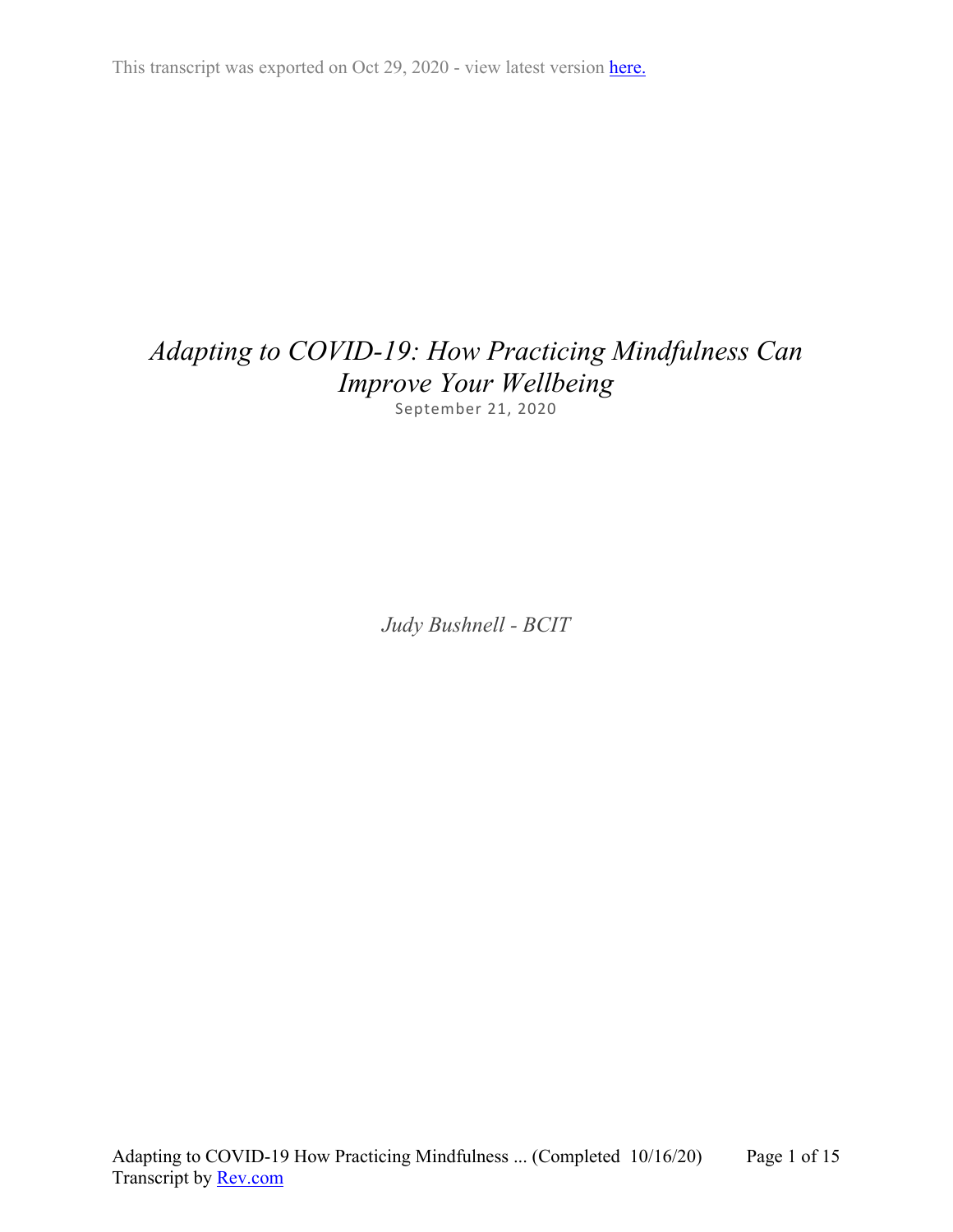## Contents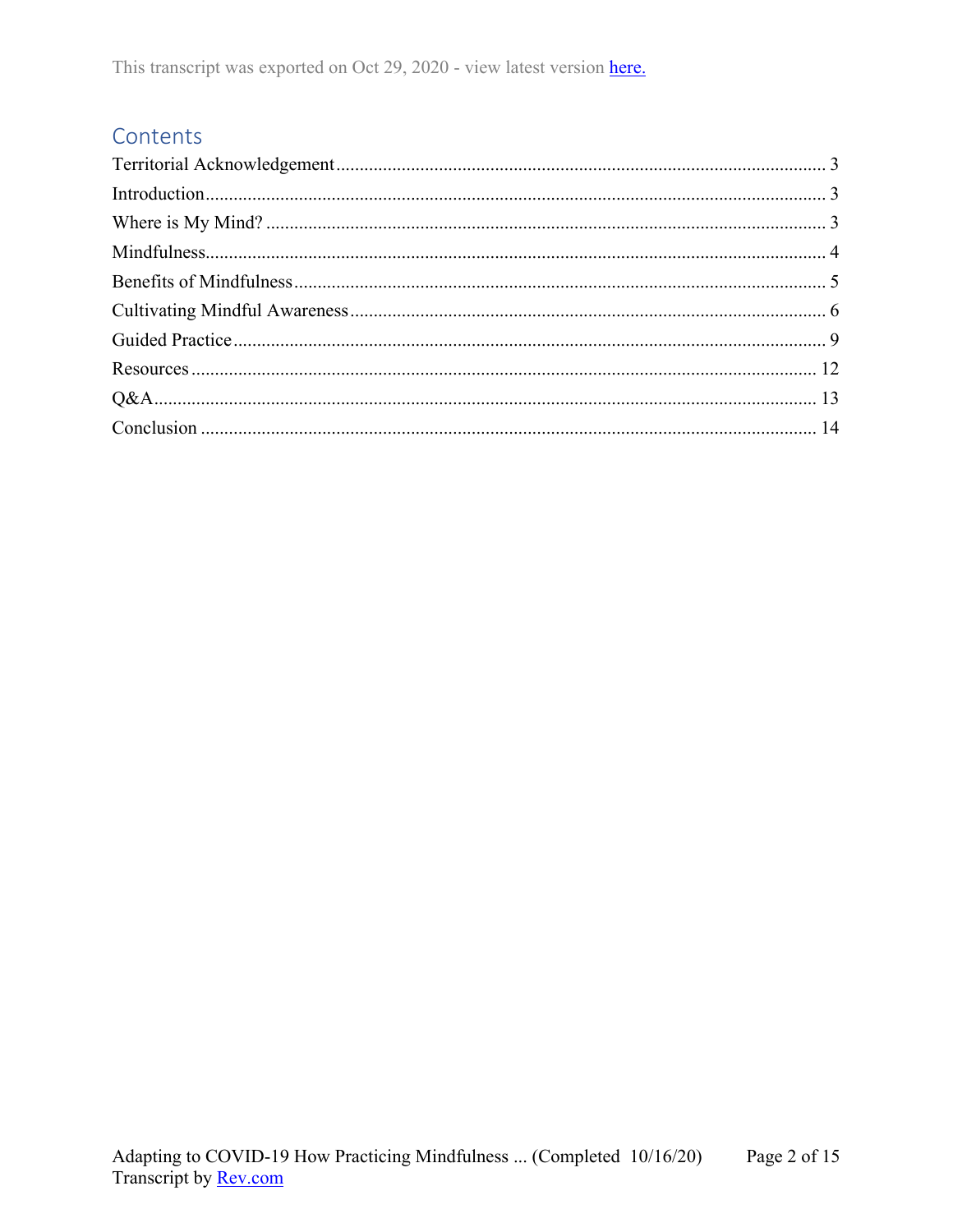# <span id="page-2-0"></span>Territorial Acknowledgement

Judy Bushnell: Thank you Duane.

## Judy Bushnell:

Nice to see you all, virtually. I'm joining you today from the unceded territory of the Musqueam, Squamish and Tsleil-Waututh nations. And I'm really pleased to be here today to share a little bit about mindfulness and coping in these really difficult times. We need to take care of ourselves more than ever, so I'm glad that you could be here with us today.

## <span id="page-2-1"></span>Introduction

## Judy Bushnell:

So my name is Judy Bushnell, and I'm a mindfulness teacher and I'm also a counselor at BCIT. And I've been working in post-secondary education for quite a long time, over 20 years now, which is amazing to me. And I've had lots of experience with working with students, and also bringing in my own self-care and coping. And mindfulness was very helpful to me in my career, prior to the COVID-19 pandemic, but I think I've drawn on those skills more now than I ever have.

## Judy Bushnell:

So, for some of you I know this will be new information and some of you a little bit of review. I understand there're quite a few counselors, BC post-secondary counselors here. So, some of you may already be familiar with mindfulness and practice mindfulness yourselves but I'm really glad that I could share this information.

## Judy Bushnell:

So I'll start with a little bit of an overview of today's session. And we'll start off talking a little bit about what mindfulness is, and then go into the benefits of mindfulness and how to cultivate mindfulness or mindful awareness. And I want to leave time for a guided practice, to invite those of you who are participating to do a little bit of mindfulness, because talking about mindfulness and telling you what it is, is not nearly as effective as practicing. We really get a experiential understanding of what mindfulness is through practice. So, that will be happening later. And then I also want to share some resources with you.

## <span id="page-2-2"></span>Where is My Mind?

## Judy Bushnell:

So as we start, I'd like you to just take a moment to sort of check-in with yourself and notice where your mind is, where your attention is right now. So just take a moment and sort of get a sense of where your mind is at.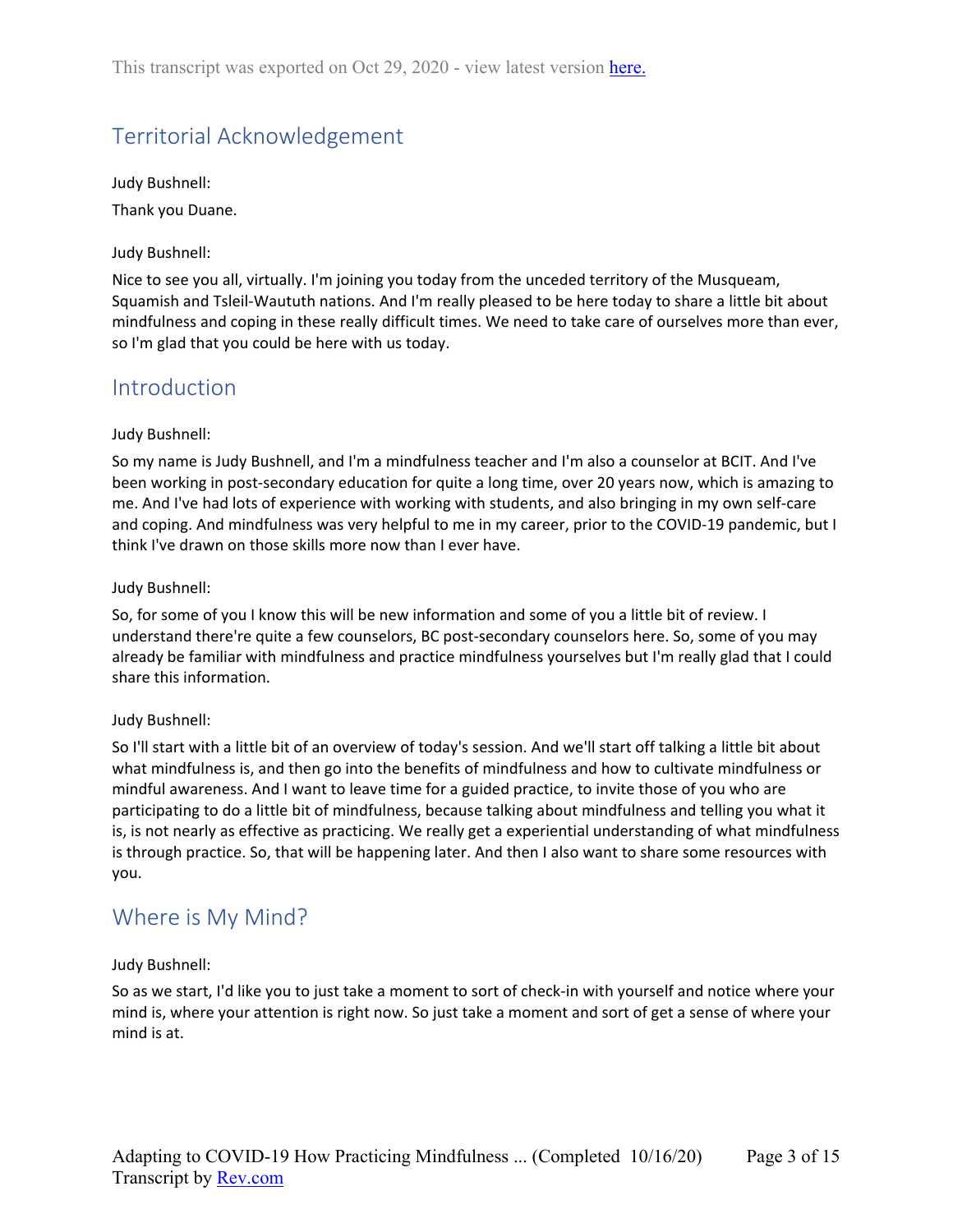So, as human beings, we're quite good at mental time travel and our minds can be all sorts of places that are not here now. So as we did this brief exercise, and you can practice this throughout the day, just kind of stopping and noticing where your mind is at. We might notice that we're zoned out or spacing out. We might be daydreaming or imagining things, pleasant or unpleasant. Often we're thinking about the past, things that happened before, remembering. Or thinking about the future, things that may happen or things that may never happen. We're great at imagining. And we also may be focused on the present moment or the task at hand, and we are exactly, our attention is exactly where we are here now.

## <span id="page-3-0"></span>Mindfulness

Judy Bushnell:

Next slide.

## Judy Bushnell:

So, what mindfulness is. Mindfulness is the quality of awareness that arises when we pay attention to the present moment with an attitude of openness and curiosity, and a willingness to be with what is. So we're accepting the moment just as it is, which is sometimes easier said than done. But the good news is that we all have this ability. We all have this ability to come home to ourselves and find peace, even in the midst of stress and difficulty, even in the midst of COVID-19. We all have this ability to be mindful, and it can be of benefit in a number of ways.

Judy Bushnell:

Next slide.

### Judy Bushnell:

So of course, mindfulness isn't new, people have been practicing mindfulness for thousands of years. And you're probably, many of you are aware, that mindful awareness practices are found in many traditions including yoga (if you practice yoga), or martial arts (Tai Chi), Buddhism, Hinduism, Judaism, Christianity, Islam. Many religious traditions, maybe many ancient traditions practice. Mindful awareness is a practice, an important practice.

### Judy Bushnell:

And over the last 30 years, Western psychology, finally catching on, is becoming interested in the benefits of mindfulness training. And it's now an empirically supported intervention for a variety of mental health issues.

## Judy Bushnell:

Next slide.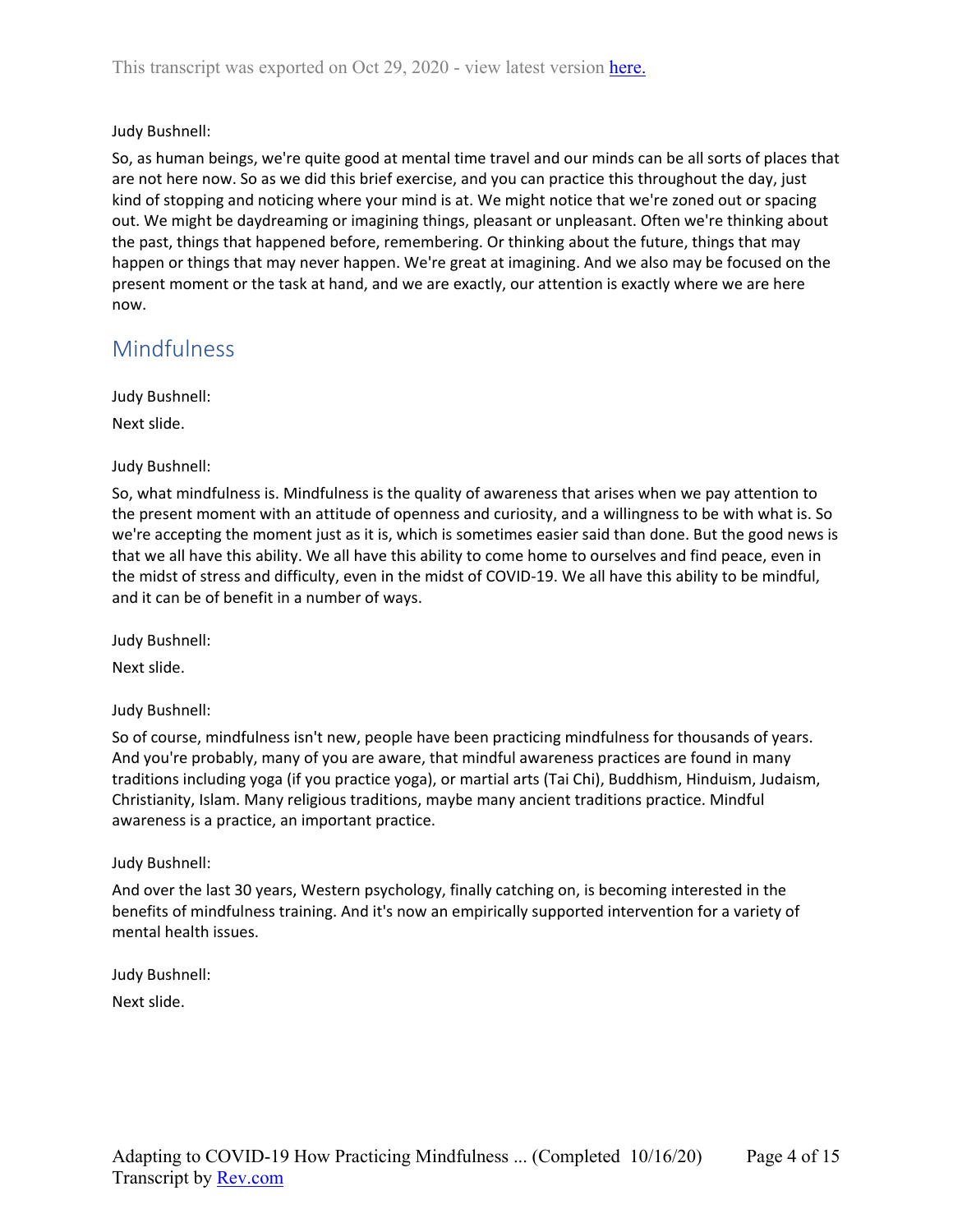# <span id="page-4-0"></span>Benefits of Mindfulness

## Judy Bushnell:

So what we know about the human mind is that the human mind is a wandering mind. And a wandering mind is often an unhappy mind. So about 10 years ago, a group of researchers at Harvard used a smartphone app to look into what their research subjects were thinking, what they were doing and what they were feeling at random points throughout their day. And what they discovered, was that people were thinking about something other than what is happening in the present moment about 47% of the time. Almost half the time, people were thinking about what was not happening. So, thinking about what happened in the past, thinking about what might happen in the future or what might never happen, rather than what they were actually engaged with.

### Judy Bushnell:

And what they discovered was that mind wandering, or this sort of stimulus-independent thought, came with an emotional cost. And it tended to ... People reported that when their minds were wandering, they were less happy than when they were engaged with what they were doing. Even if what they were doing was fairly mundane, or fairly neutral, or maybe even slightly unpleasant. The mind wandering was associated with less happiness.

### Judy Bushnell:

So, our mindfulness training is sometimes referred to as mental push-ups, because it strengthens our brains attention system.

Judy Bushnell:

Next slide.

### Judy Bushnell:

So, a number of benefits of mindfulness include improving our concentration and our working memory, which allows us to hold information and manipulate it in our mind. Very important for functioning and daily life, and really helpful for students, of course. It does tend to decrease our unhelpful mental chatter. So, as I mentioned, our minds can be all over the place, human beings can time travel mentally quite easily and fall into this without realizing it. So we can spend a lot of time worrying about what might happen. And certainly, this year there's been a lot of uncertainty in people's lives and that can create a lot of mental distress.

### Judy Bushnell:

Also, we can think about things that happened in the past. And what we tend to remember, because our minds have a bit of a negativity bias, we don't always remember the highlight reel, it's more like the blooper reel or the things that went wrong. So, mindfulness can help cut back a little bit on the mental chatter, or at least we can notice when that's happening and come back to the present moment.

### Judy Bushnell:

Mindfulness is also famously helpful for reducing stress. There are some studies showed that it can boost the immune system. It can promote greater emotional balance and resilience, so this is really important for all of us right now. And because the quality of awareness is open and very kind, it can also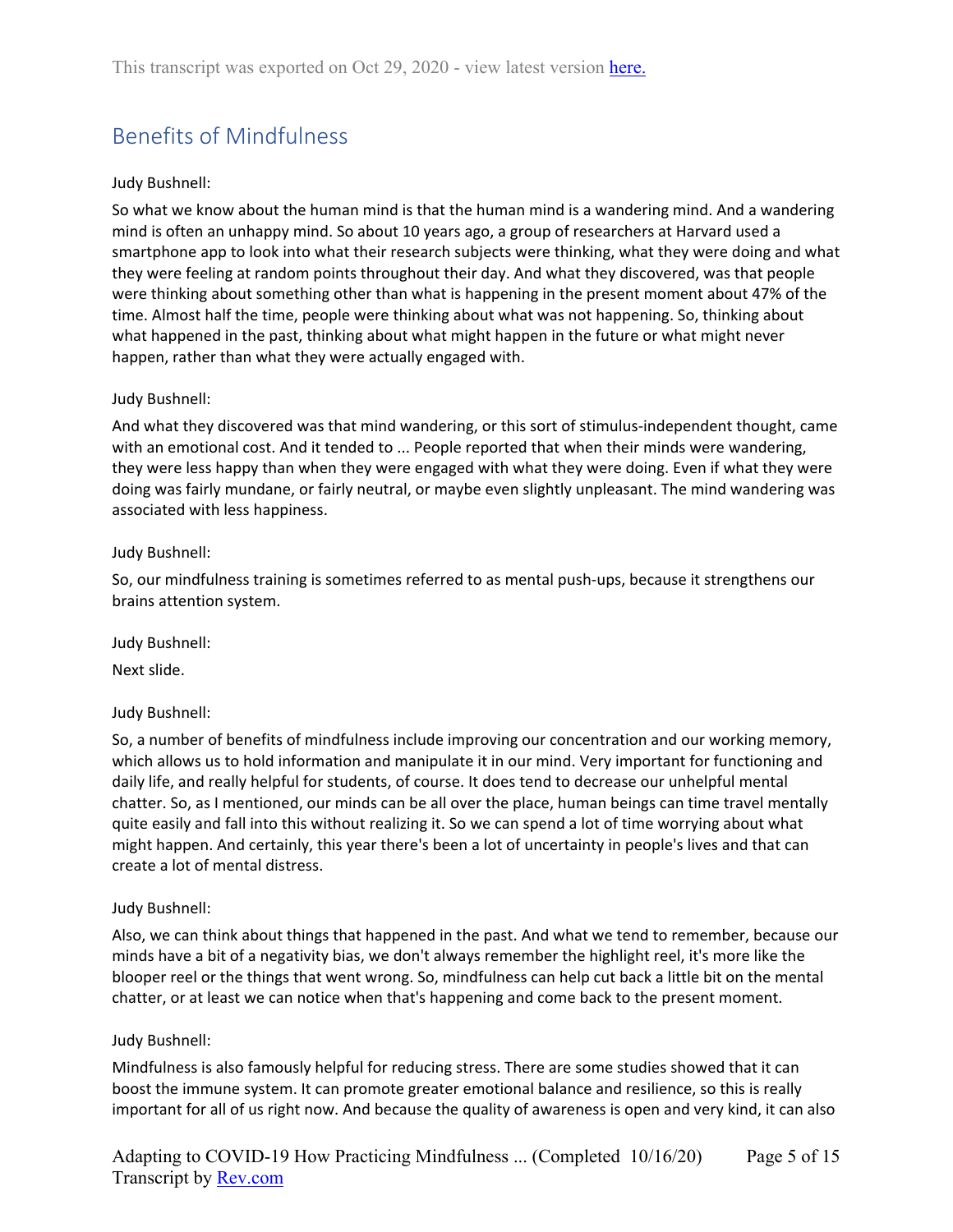... Practicing mindful awareness can help us cultivate positive qualities like kindness, compassion, joy, taking pleasure in the happiness of others, and also equanimity, so that sort of evenness, calm balance of mind. Even in the midst of stress and difficulty, we can feel stable and balanced.

### Judy Bushnell:

And one of the reasons why I started practicing mindfulness regularly, was to help me cultivate a therapeutic presence with my clients, with students, that I was seeing in my work as a counselor. So another benefit of mindfulness, is that can really help to enhance relational presence and sense of connection which, again, is more important now, I think, than it ever has been.

## <span id="page-5-0"></span>Cultivating Mindful Awareness

Judy Bushnell:

Next slide.

## Judy Bushnell:

So how this works, is because our brain has the ability change and reorganize itself. With experience, we can change the brain. So, this is called neuroplasticity. You may have heard that word before. So, neuroplasticity is the ability of the brain to be modified by its own functioning. So, neurons that fire together, wire together. They connect. So when our brain cells communicate frequently, the connection between them strengthens. And the more we perform a certain task, for instance a mindful awareness practice, again and again, through repetition, the stronger that neural network becomes. And it makes the process, the communication between those neurons, more efficient over time. So this is how mindfulness can change our brain for the better, if we're practicing consistently.

Judy Bushnell:

Next slide.

## Judy Bushnell:

So mindfulness, being aware of the present moment, with a quality of awareness, openness, kindness. It's a very simple concept but it takes effort and discipline to cultivate this quality. So, to change a state into a trait. And just as when we go to the gym, we might meet with a personal trainer and go for a session but if we're not doing the activity again and again we're not going to get the benefit. And it's true with mindfulness as well. So when we practice regularly, our brain can change and it can change for the better and we can start to enjoy some of those benefits.

### Judy Bushnell:

But at first, we have to be really patient with ourselves. So there's a number of ways to cultivate mindful awareness, and the one that is probably most familiar to people is through meditation. And sometimes mindfulness is confused with meditation, or people use those words as one in the same. And a useful way to think about meditation is that it's a little bit like sports, it's a category of a particular activity. So there's many different kinds of sports and there's many different kinds of meditation. But one kind of meditation is mindfulness meditation, this helps to cultivate that quality of awareness. So as we practice over time, we can get better at it and better at bringing our attention back to the present moment with those qualities.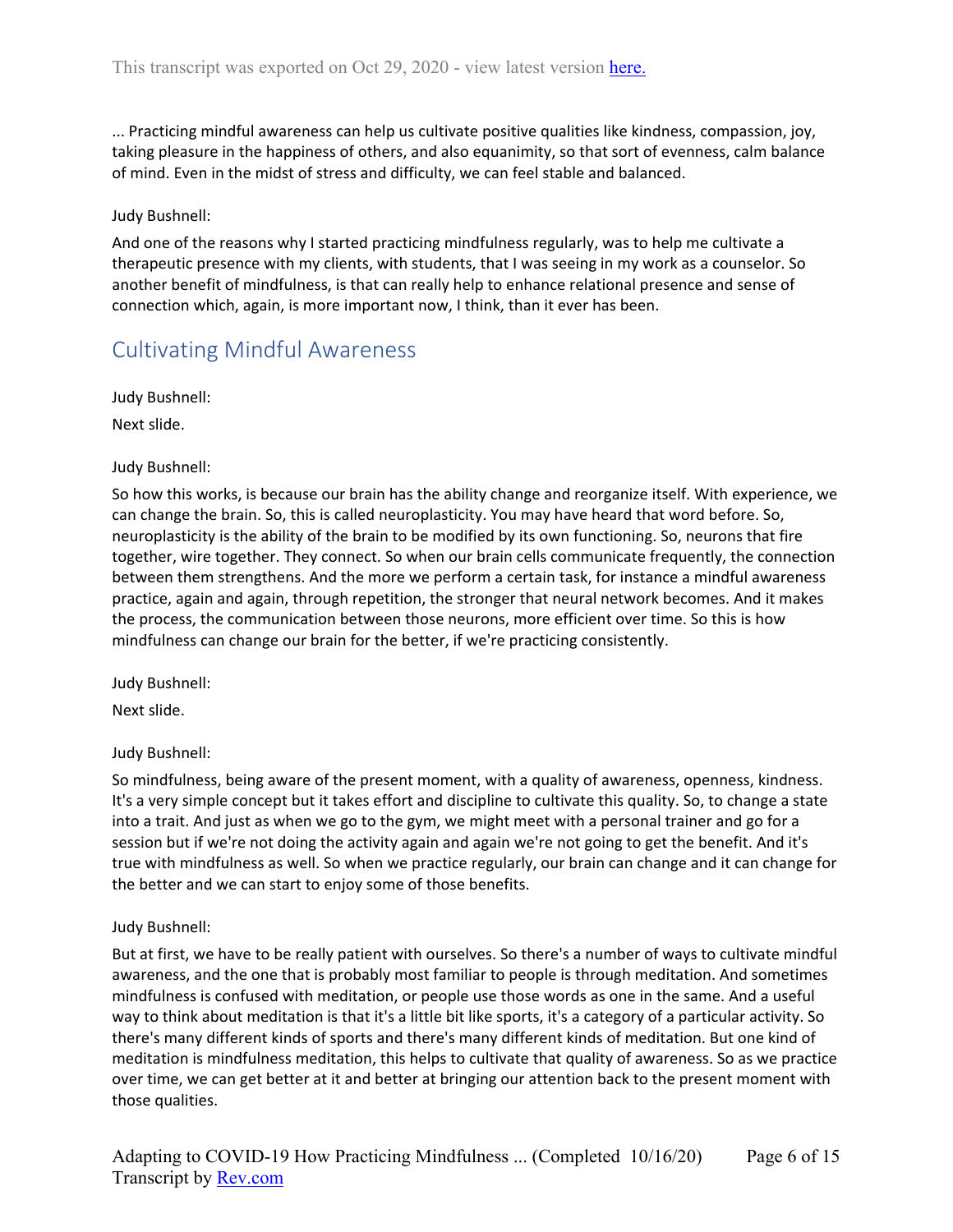And for some people, they really enjoy meditation. I, myself, love meditation. But for some people, meditation's not for everyone. So, when I do the guided practice later on in this session, we'll do a little bit of mindfulness meditation in the guided practice. And it takes a while to sort of get the hang of it, learning any new activity. But if meditation isn't always for everyone, so over time people may get into it. But the good news is, if mindfulness meditation doesn't really fit for you, there are other ways to cultivate that quality of awareness and those benefits.

### Judy Bushnell:

So, another way is by practicing relational mindfulness. And when we practice relational mindfulness, what we're doing is we're bringing the quality of awareness to the present moment; open, kind, curious attention, and we're bringing that to our interactions with other people. So we're listening with compassion, fully present with the person that we're listening to, and we're also speaking authentically from the heart. When we're listening or having a conversation, we're not so caught up in thinking about what we're going to say, that we're missing what the other person is saying. We're really bringing that full presence, with compassion, to the interaction and connection. And we can play with our children this way, there's many ways to practice this.

## Judy Bushnell:

And for those of us who work with people closely in our daily lives, certainly BC post-secondary counselors in our work, we can be practicing relational mindfulness all day. So we can clock quite a few hours of mindfulness practice when we're with our students, and as instructors as well, and with our colleagues. So, if meditation isn't your thing, there's lots of other ways to practice.

### Judy Bushnell:

Another way we can practice mindfulness is by bringing that quality of awareness to activities in daily life. So, this is another way we can be practicing mindfulness throughout the day, either in addition to a meditation practice or ... These are known more as informal mindfulness practices, and meditation's known as a formal mindfulness practice, but it all adds up. So activities in daily life, when we're washing the dishes for instance, we can be bringing the open, compassionate, curious attention to the experience of washing the dishes. So we can be hearing the sink filling with water, hearing the sounds, hearing the dishes bump up against each other, we can be smelling the soap suds, feeling the dishes, we can be feeling our body standing there in the moment. So, practicing while we're washing the dishes.

### Judy Bushnell:

We can also bring mindfulness awareness to other activities like drinking our tea. We can notice the feeling of the cup in our hand, the warmth of the cup, the scent of the liquid (the beverage) and feeling the warmth of that. We can bring that attention to the experience of drinking. Or eating, really savoring the taste of our food, seeing the color, expressing gratitude for it, thinking about also where our food comes from. So we can include a little bit of gratitude practice in that activity as well.

### Judy Bushnell:

One of the ways that I practice mindfulness when I was commuting to work, now of course I'm working from home, but when I was commuting to work every morning, I would do a little mindfulness practice while I was waiting for my bus. So, as I was standing at the bus stop, I'd be feeling my soles of my feet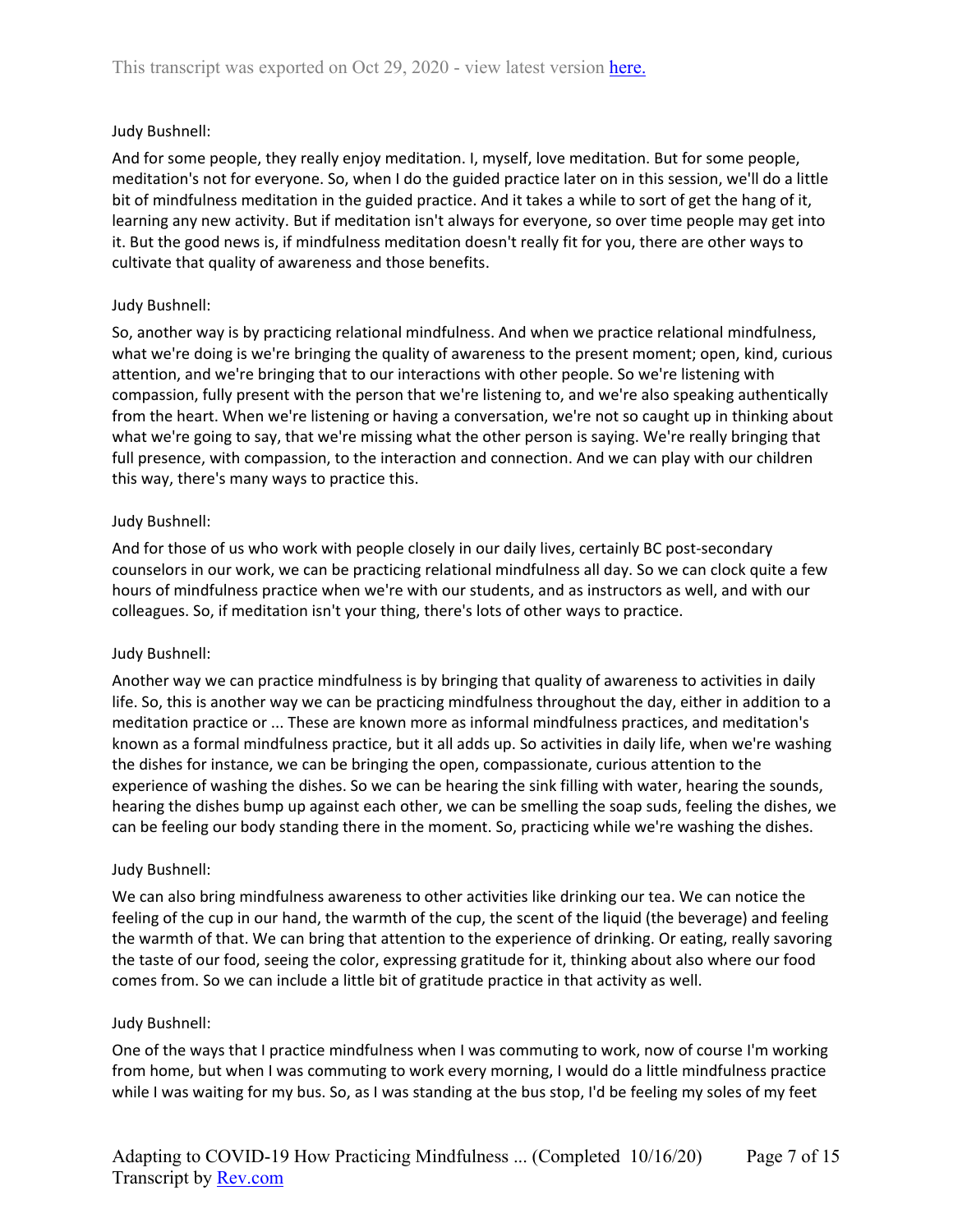making contact with the ground, I'd be noticing the sounds around me and then when I boarded the bus, if I was standing, again, I'd notice my body standing, I could hear the sounds around me. Or if I was seated sometimes, if I felt safe enough, I would close my eyes and just sort of be aware of my breath, the posture of my body.

### Judy Bushnell:

So, there's many ways to practice in daily life. So, meditation, relational mindfulness, activities in daily life. If you don't currently have a regular mindfulness practice, I'd invite you to try a few of these different things and see what kind of fits for you. Because just like exercise, if we don't enjoy it, we probably won't do it. But if you find an activity that you enjoy, and the same goes for mindfulness practice, you're more likely to stick with it and get the benefits of it.

#### Judy Bushnell:

So, next slide.

## Judy Bushnell:

So when we're practicing mindfulness, what we want to do is observe what's true in this moment. This moment right here, this frame of the movie. And we're noticing, right now, this moment is like this. So we're just tuning into what's true in this moment. And what we want to do, as best we can, is to greet all of our experience with what's known as a beginners mind. So, even if we're experiencing something that we've seen many times before or we've done many times before, we want to kind of bring fresh eyes to that experience if we can. And also that attitude is very important, of kind-allowing and compassionate curiosity. I think sometimes we're not always aware of how much the human mind just tends to, in its default mode, sort of noticing with a lot of judgment, evaluating, analyzing. But when we're able to step out of that, we get access to that mindful awareness, which is quite a different experience and very helpful.

### Judy Bushnell:

And we can notice, also, that all our thoughts, emotions, sensations, whatever it is that we're experiencing, it will come and go naturally just like the weather. So we can imagine ourselves as the bright blue sky, and thoughts and feelings that come along in our awareness, they're like clouds in the sky. Some are very wispy and light, some are very stormy and dark, but they all come and go. And it's important to recognize sometimes that the experiences that we have, our thoughts, emotions; it's not personal. We often take our thoughts and feelings very personally and it's hard not to do this because this is all happening in our mind all the time. But when we practice mindfulness, one of the things that we may get a sense of is that we can observe our experience without becoming caught in it or lost in it.

### Judy Bushnell:

So even if we're having really difficult thoughts or feelings in that moment, if we can be mindful, if we can be aware of what we're experiencing and step back from it a little bit and watch it as though it's a cloud passing by in the sky, we can see that that experience is not who we are. And all of those thoughts and feelings will come and go naturally.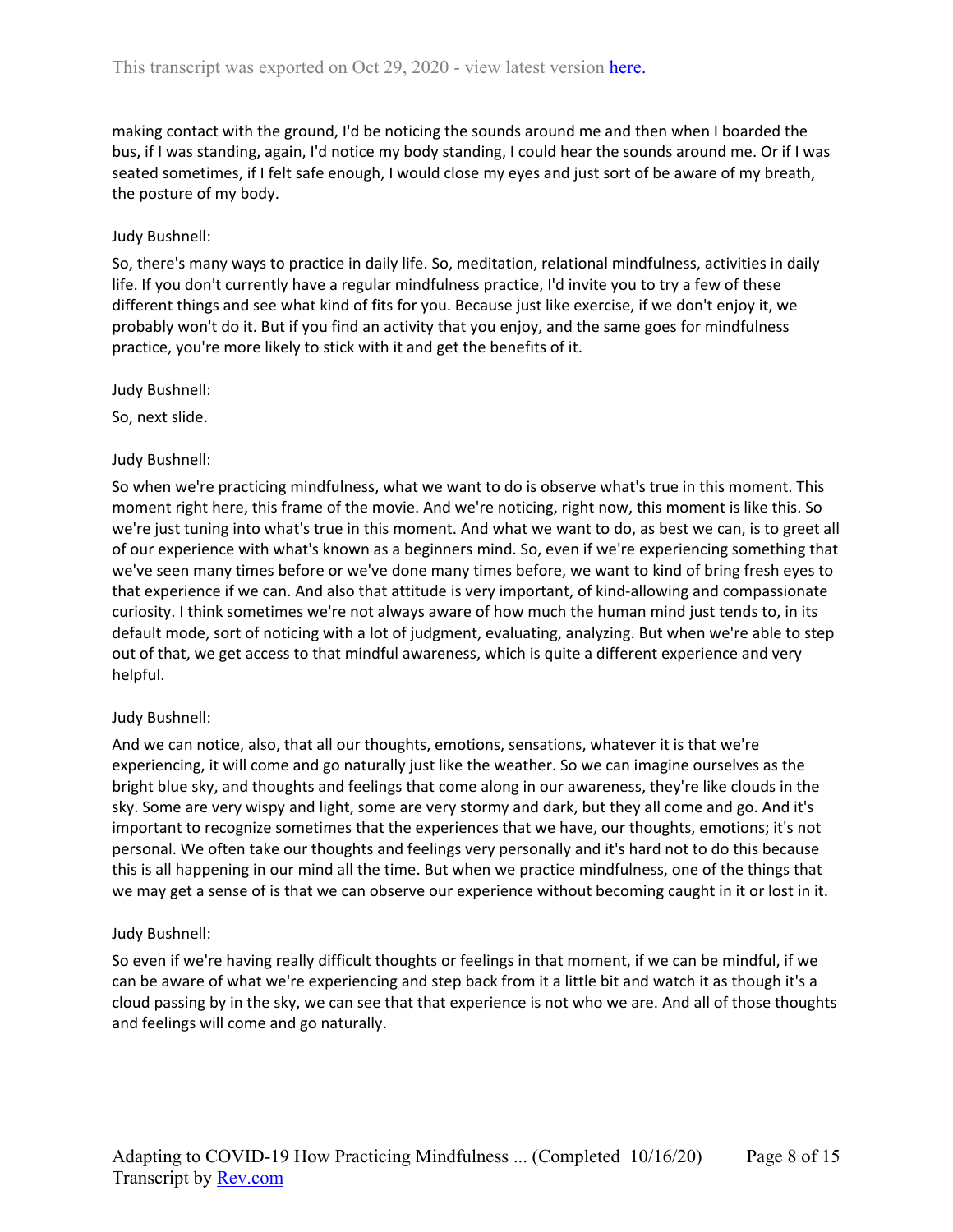Some thoughts may be helpful, and then we can act and choose to act on them. But a lot of thoughts that we have may not be helpful. And if we can distinguish between what our mental content is that's kind of helping us live our lives and live more in tune with our values and act on them, then we're able to have a much fuller, more meaningful life. Rather than getting caught and pushed around by our thoughts and emotions all the time. So that is a big benefit, and it helps to work skillfully with the human mind that we have, which can be tricky.

Judy Bushnell:

<span id="page-8-0"></span>Next slide.

## Guided Practice

## Judy Bushnell:

So now I'd like to invite you to do a little bit of guided practice. And I'm just going to be aware of the time here. So, you're welcome to practice with your eyes open or closed, there's no better or worse way. As long as you feel comfortable, please do what feels comfortable to you. And if you'd rather not do the guided practice then that's completely fine as well.

## Judy Bushnell:

But for those of you who'd like to practice a little bit to get a sense of mindfulness, I invite you to close your eyes (if that's comfortable for you), or you can keep them open. And just bring awareness to your body. Because the human mind can time travel so quickly and so well, it's helpful to bring awareness to our body, because our body's always here now. So we can just sort of sense into our body. And get a sense of your posture. And if you're seated, you can notice the feeling of your body making contact with the chair. And you can notice sensations of touch or pressure.

## Judy Bushnell:

And just take a moment to just check-in with yourself now, and just notice what's true for you in this moment. So you may notice if there are any thoughts that are present. And, as we practice, we're not trying to get rid of any experiences or change them, we're simply being aware of what is. So we're noticing if thoughts are present, we can simply notice those thoughts and allow them to be there without getting too caught up in the story.

## Judy Bushnell:

And I also invite you now to notice if there are any emotions that are present. And just making space for them. All experience is welcome just as it is, see if you can just make room for it. And then again, coming back to the sense of your body seated. It's the body's always in the present moment, so lets us come back.

## Judy Bushnell:

So I can just do a quick body scan, we can notice the feeling of our feet, the soles of our feet, making contact with the floor. And just noticing those sensations of touch or pressure. And then just gently sweeping our attention up the body, and just noticing. Maybe noticing the feeling of the clothing making contact with the skin. Posture. And if you notice any aches or pains along the way, just bring some kind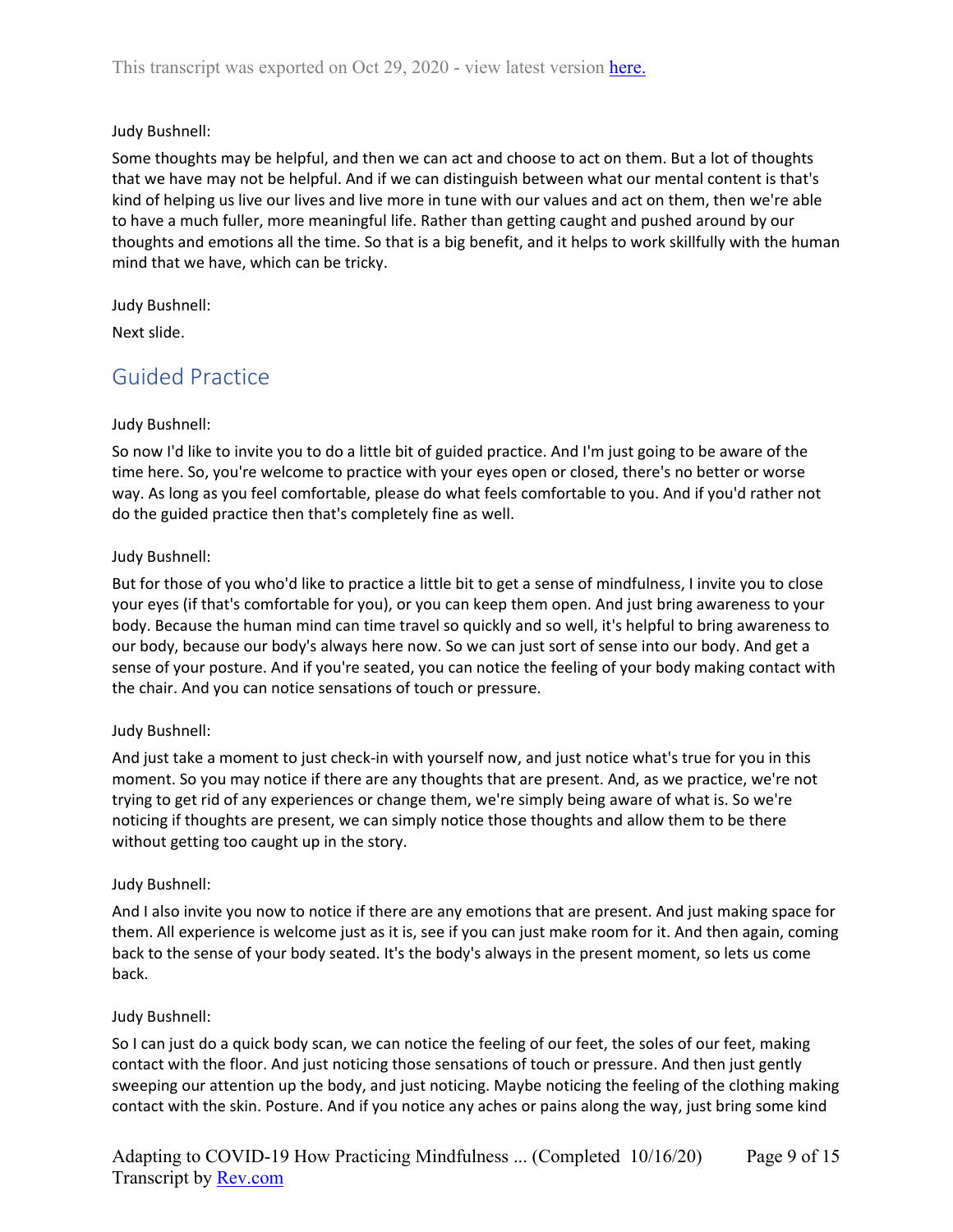attention to those sensations. But you don't need to focus on them or stay with them, you can simply note them and move along. So sensations of touch or pressure, tingling, vibration. We may notice the feeling of the temperature of the room against our skin.

### Judy Bushnell:

And if you notice any tension in the body as we do this then, if you like, you could just take a bit of a deeper breath and imagine breathing into that part of your body and then relaxing and softening on the out breath, and just letting go of that tension. Softening a little bit. And drop our shoulders, roll them back a bit. Relax the jaw. Just be present, coming home to ourselves, coming home to the body. And just allowing ourselves to be just as we are in this moment, just as it is.

#### Judy Bushnell:

We may also notice the movement of the breath in the body. So we might become aware of movement in the chest or the belly, rising and falling, expanding, contracting. We also may be aware of sensations in our nostrils. Sometimes we'll notice, as we breathe in, the air a little bit cooler and warmer as we breathe out. We may also notice subtle movements throughout the body, that moves with the breath. Like our shoulders moving. And just noticing our whole body breathing.

#### Judy Bushnell:

And now I invite you to expand your awareness beyond the body and just noticing the sounds around us. So you can bring your attention to the ambient sounds in the room where you are, and just noticing what's here in this moment. And see if you can just allow yourself to have the bare awareness of hearing and just simply listening. Allowing the sounds to come to you, letting them come and go. You can also expand your awareness to include sounds outside the room that you're in. Your outside. Your office or your home.

### Judy Bushnell:

And, from time to time, you'll likely notice that your mind may start to ... So you may find yourself thinking about the sounds that you're hearing, or trying to figure out what the sound is, or you may notice your mind liking, judgements, liking thoughts or not liking thoughts, liking the sounds or not liking the sounds. Thoughts about the sounds. Wondering about the sounds. Thinking about what you're going to have for lunch. The mind can time travel so easily, and this is never a problem.

### Judy Bushnell:

So when we practice, when we notice the mind, the thoughts, starting up like this, we don't try to get rid of them but we simply step back a little bit and observe them so we can simply be aware of thinking. And if it's helpful, you can just make a little mental note, thinking or wandering. And then, if you can, see if you can just drop the content or the story and then bring your attention back to just the experience of listening.

#### Judy Bushnell:

So the mind wanders, we notice it's wandered and we just simply bring it back. Not a problem. And this is like that little mental push-up. So we notice our attention wandering and then we simply note where attention is and then gently bring it back to the experience of listening. So in this way, we can use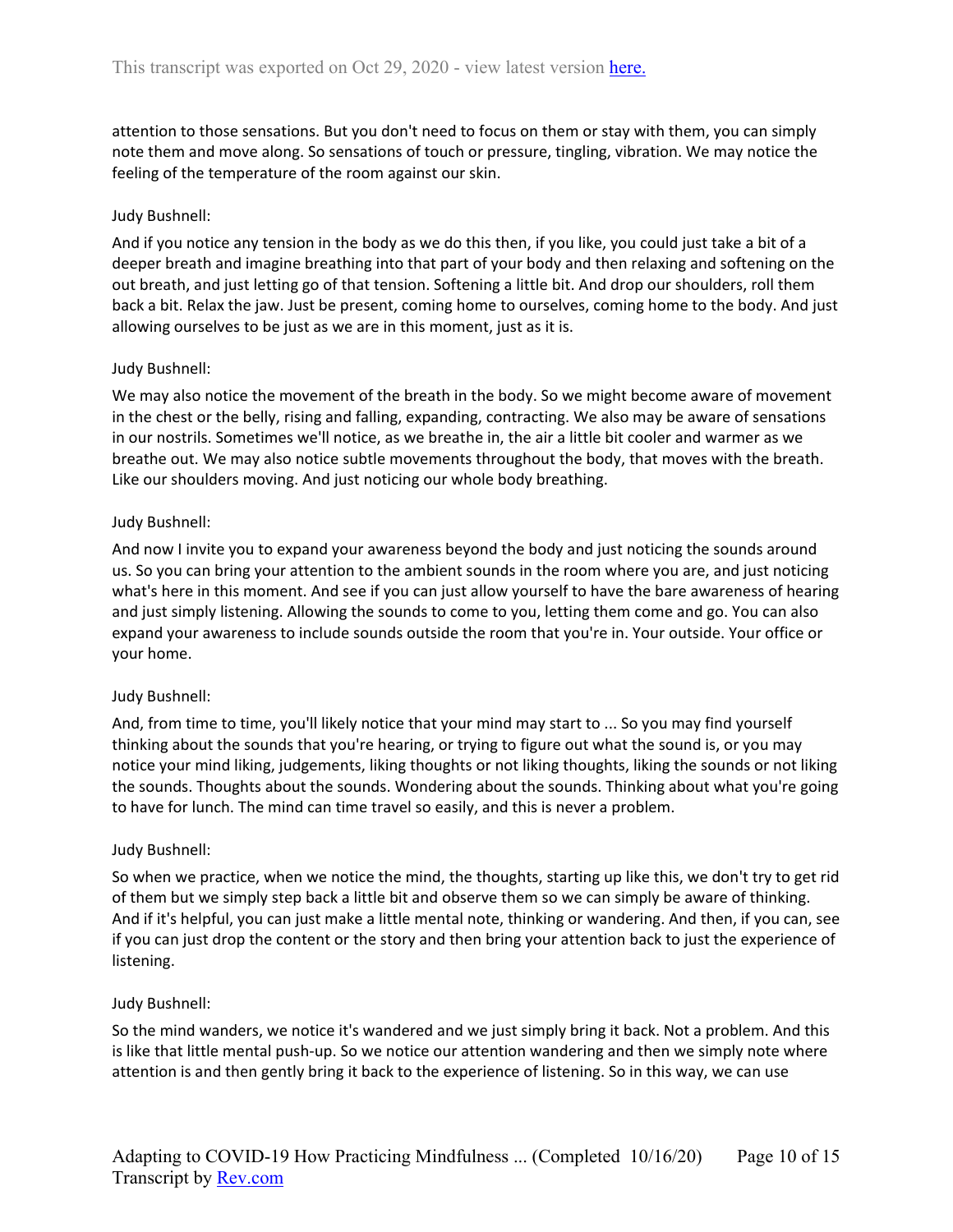sounds as an anchor, or a home base to come back to. Whenever the mind wanders, we can notice and just gently come back.

### Judy Bushnell:

So I'm just going to be quiet for a few minutes here, and we can practice together, just listening to the sounds, letting the sounds come to you. You don't need to search them out. And notice when you're hearing the sounds, experiencing the sounds directly. And then you may also notice thinking about the sounds. And when you find your attention wandering into thought, either about the experience you're having or something else, then you simply notice and come back. Notice and come back. So if your mind wanders 100 times it's not a problem, it's all part of the practice. We simply notice and come back.

## Judy Bushnell:

When the mind wanders, no problem, we can simply notice thoughts. And we can also notice that the thoughts about the sounds are different from the sounds or the experience of the sounds themselves.

### Judy Bushnell:

Just allowing sound to ground you, to be an anchor. To bring you back to the present moment. And just allowing your ears to receive the sounds, just as they are.

## Judy Bushnell:

And simply noting any thoughts that arise and just letting them be there, and coming back to the experience of listening and hearing, again and again. This is the way that we can gather our attention, and just finding an anchor and coming back. And just the experience, the awareness of listening. And then just noticing thoughts as they arise, just letting them come and go naturally without becoming caught up in them or caught up in a story about the sound, but just experiencing the sound directly. And just in this moment.

### Judy Bushnell:

And now, letting go of sound and bringing your awareness back to your body, the sense of the body seated here. And again, just noticing the feeling of your body seated, the feeling of your body breathing. And again, I invite you to just note what this moment is like and just in sensing the impact of having done this practice. So just noticing thoughts, emotions, sensations, and just allowing yourself to be here, just as you are in this moment. Just as it is.

### Judy Bushnell:

And if you like, you can offer yourself some appreciation for trying something new or returning to a practice that you've done before. And if you like, I also invite you if you would like to put your hand on your heart and we can wish ourselves and each other well. So, may we be free from stress and anxiety. May we be happy and peaceful. May we be healthy and strong. And may we accept ourselves just as we are in this moment, just as it is.

### Judy Bushnell:

So, if you've had your eyes closed, you can open them up again. And just kind of bring yourself back a bit. And sometimes it's nice to have a little stretch. Wiggle your fingers and toes a little bit and come back.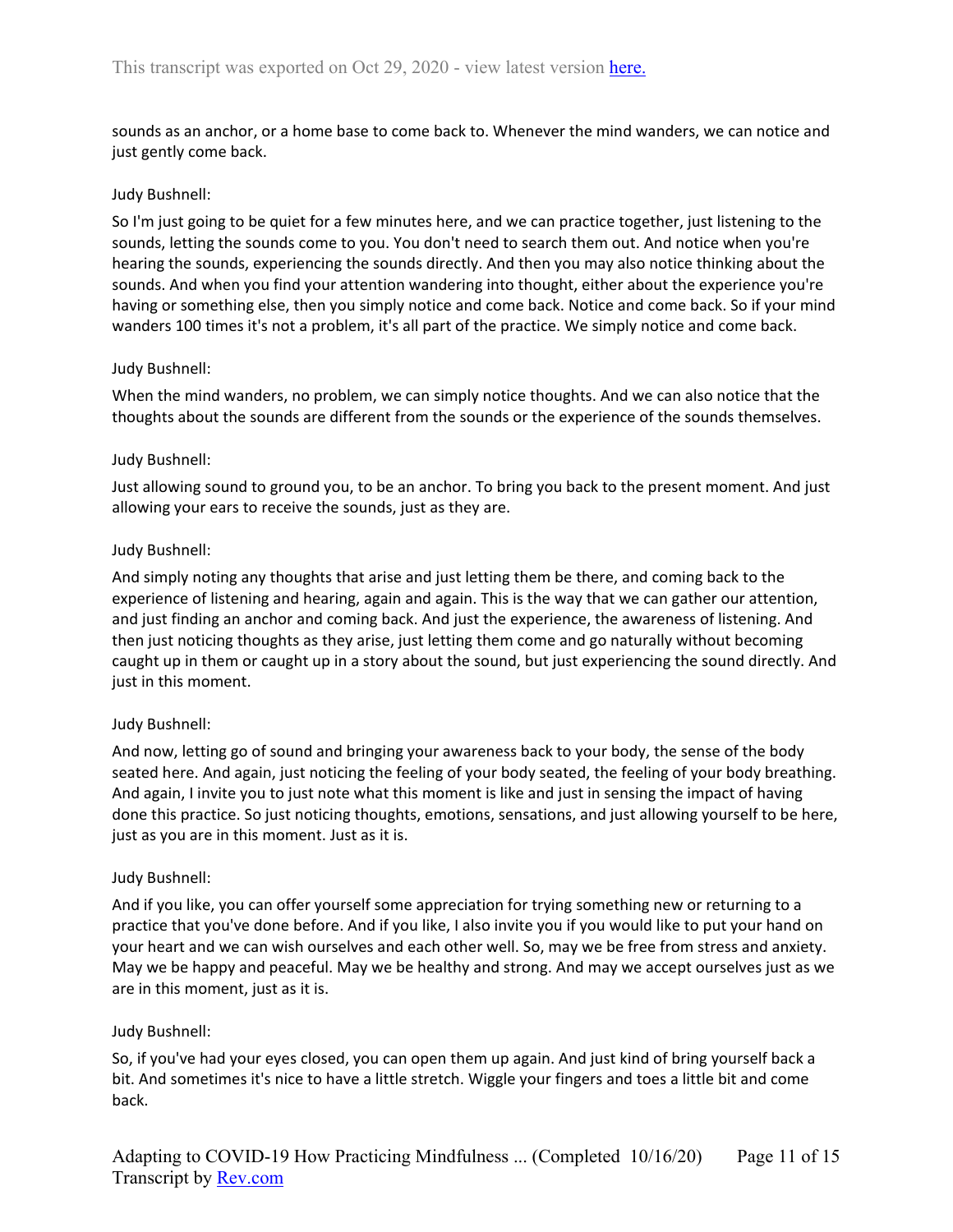So, now you've had an experience of mindful awareness. And this would be considered to be a formal meditation practice. But as I said, there's many ways to be mindful throughout our day. And fortunately, right now, there's also lots of great support for mindfulness.

## <span id="page-11-0"></span>Resources

## Judy Bushnell:

And I'd just like to move on to the next slide and share some resources with you. So these are, of course, not the only resources that are out there, but a lot of them that I use personally and that I share with my students. So, a great introduction to mindfulness is Mindful magazine. And they have many great resources, articles that you can read about mindfulness. Lots of articles about relational mindfulness you can check out to learn more about how to practice relational mindfulness. And informal mindfulness practices like activities in daily life that you can do, and also lots of great guided practices as well.

### Judy Bushnell:

UCLA Mindful Awareness Research Center also has some great resources on their website, and they have developed an app also that's free. And I think it's UCLA Mindful. And they also have podcasts that you can listen to. I think every Thursday at 12:30 or noon, they have podcasts that they ... A live practice that they do. It's about half an hour long, usually facilitated by Diana Winston. But other people from the MARC program as well. Lots of good resources on their website. Lots of good guided meditations in English and in Spanish, so that's a favorite of mine.

### Judy Bushnell:

Another one that's really good is UC Berkeley has a website called Greater Good in Action, that has a lot of great practices, including gratitude practices. But they have lots of good self-compassion practices, mindful self-compassion practices, mindfulness practices. And some very accessible quick ones, so that when you're just learning or if you're just starting out, five minutes. Usually something that's doable for most of us. And quite well put together. And all evidence-based.

### Judy Bushnell:

Another favorite of mine is the Center for Mindful Self-Compassion, has information about training. Dr. Kristin Neff and Dr. Chris Germer have some wonderful resources on their website about selfcompassion and mindful self-compassion. And they have a lot of guided practices, formal meditations. And they also offer training in mindful self-compassion for teachers who want to learn to teach the program and for people who want to learn to practice mindful self-compassion, with the more focus on self-compassion, of course.

### Judy Bushnell:

And another website I really quite like is Contemplative Mind in Higher Education. And there's some good stuff on there.

### Judy Bushnell:

So, as well as all of these, there's some great books on mindfulness. No shortage of those. As well as lots of great apps, and many that are free. Students tell me they enjoy the Headspace app, and I think that

Adapting to COVID-19 How Practicing Mindfulness ... (Completed 10/16/20) Transcript by **Rev.com** Page 12 of 15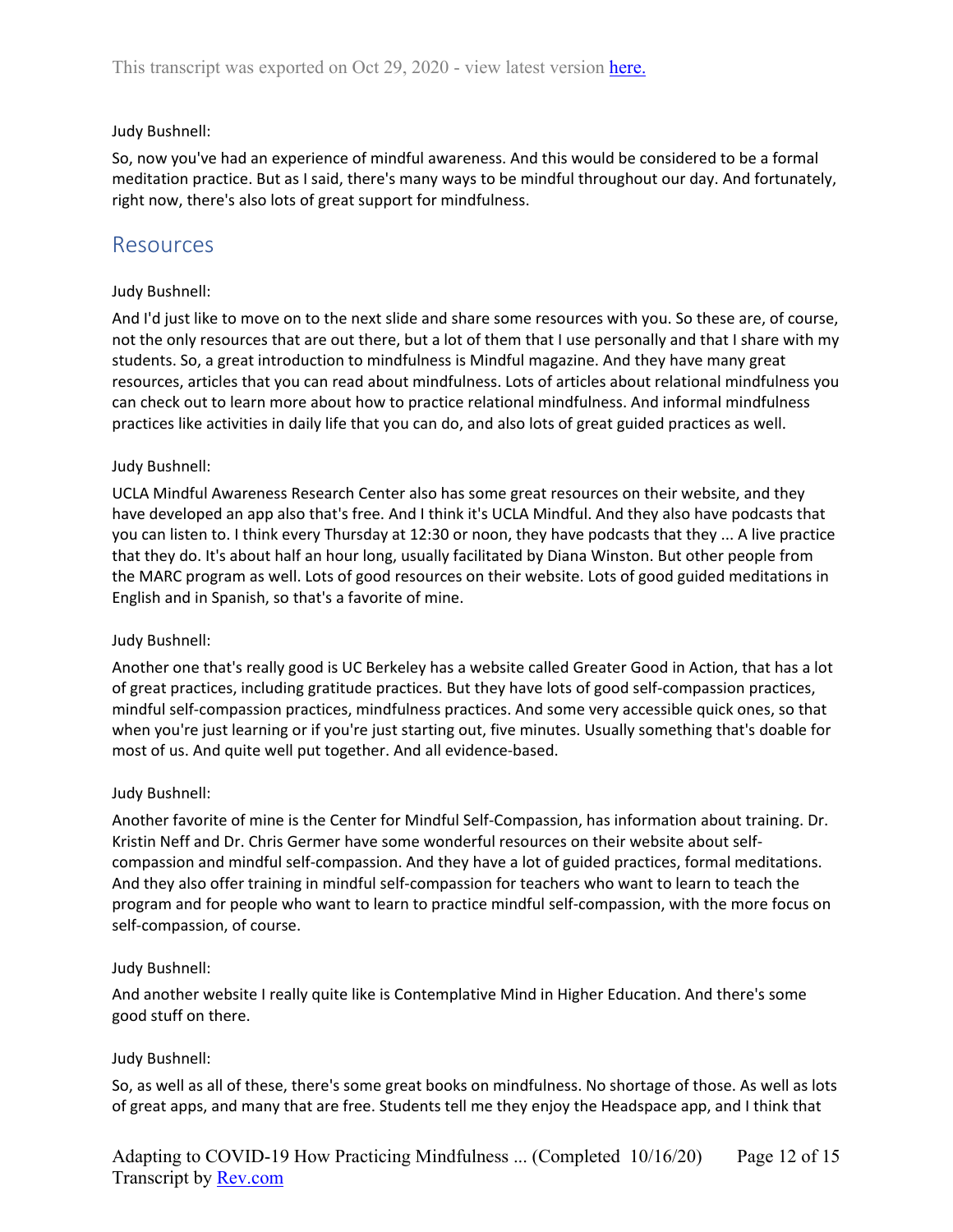one you pay for, at least for the premium content. But a lot of people really like that one. MyLife, which used to be called Stop, Breathe & Think, also has some good free content. Insight Timer has a lot of great, free content. And as I mentioned, the UCLA Mindful app is free and very good as well.

## <span id="page-12-0"></span>Q&A

## Judy Bushnell:

So, that's the end of the main part of my presentation. And I'd just like to open it up for questions, if anyone has any questions?

## Duane Seibel:

Anybody wanting to ask a question can unmute their mic and ask. Or if you want, you can type something in the chat area and we'll read it for you.

Duane Seibel:

Okay. Fight another minute.

Speaker 3:

Hi.

Duane Seibel:

Hi.

Judy Bushnell:

Hello.

Speaker 3:

Hi. I have a question, I'm not sure if it's for Judy or for the BCcampus folks. But I understand you may be looking for some guest facilitators through this fall for the mindfulness sessions that are running, coming up.

Duane Seibel:

Yeah, I think I'll speak to that. I'll mention at the end and provide my contact information. We are hoping to have participation from many counselors across the BC post-secondary system, to come in and share some practices.

### Speaker 3:

And can you just speak to a little bit more about what you're looking for, for the commitment and et cetera about that? Yeah.

## Duane Seibel:

Sure. We plan, through the fall, to try this. And bring people together maybe every Monday morning at 9:30. And really, a wide range of experiences, depending on what you might be using with students or in your own practice.

Adapting to COVID-19 How Practicing Mindfulness ... (Completed 10/16/20) Transcript by **Rev.com** Page 13 of 15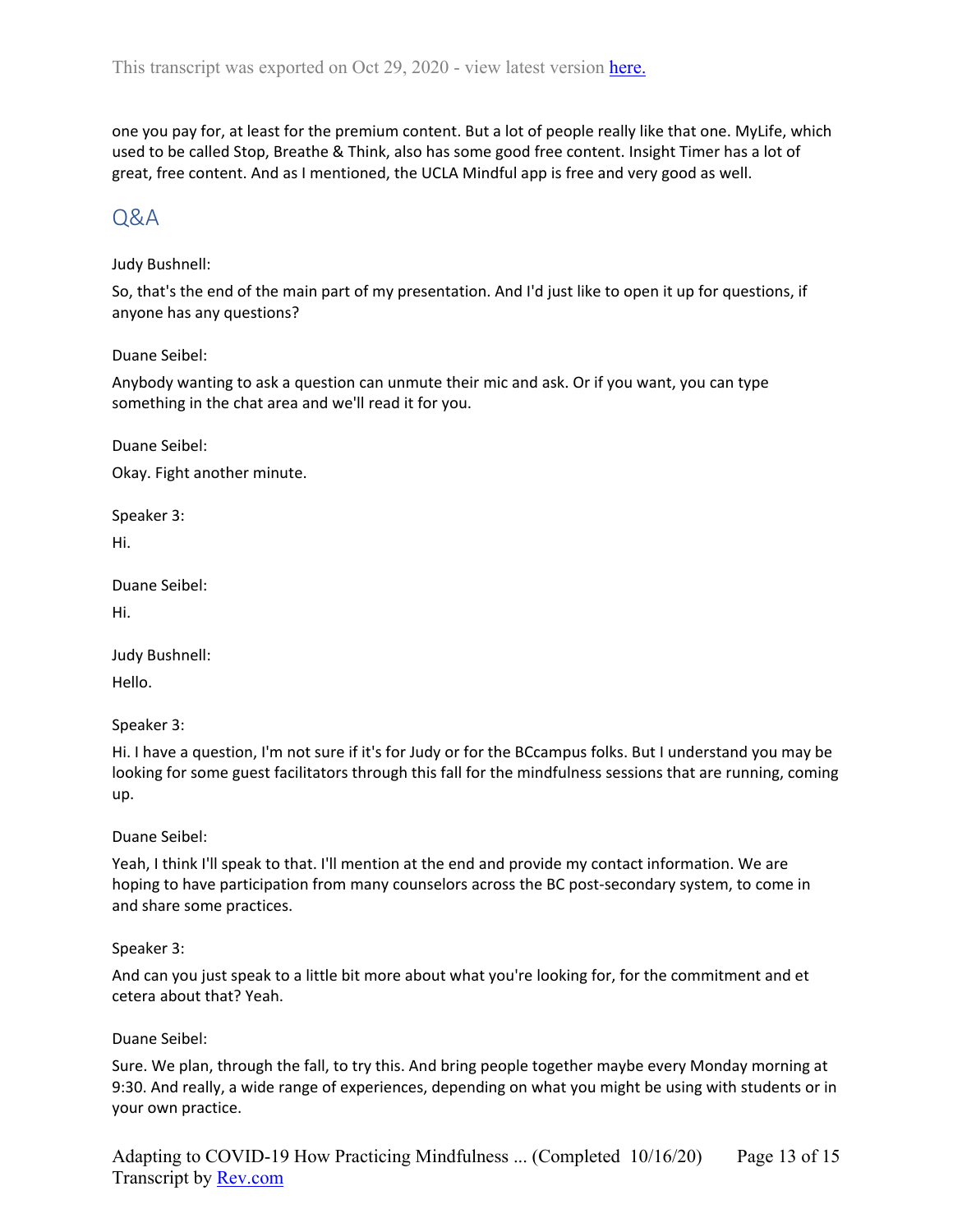This transcript was exported on Oct 29, 2020 - view latest version [here.](https://www.rev.com/transcript-editor/Edit?token=WlYR9MkrZhXffP4v8OhUmPDFRGxdkv_RjfYjuH8VIKInWFXM97v7s0pwDNuwTl6iub-QercJGZ-i5ZGyNVaTLlPkw6g&loadFrom=DocumentHeaderDeepLink)

## Duane Seibel:

I'll provide contact information, this commitment of being here and present and sharing one Monday this fall.

Speaker 3:

Okay, thanks.

Duane Seibel: Okay. And just-

Judy Bushnell: I lost my video, sorry about that.

## <span id="page-13-0"></span>Conclusion

## Duane Seibel:

Oh, okay. Okay, and I don't see any other questions coming up at this point. Just lots of thank you's to Judy for participating. So I'd like to thank our acknowledgement and appreciation for Judy to facilitate this session, and taking us through that guided practice. It's the first webinar I participated in where my eyes were shut for a good portion of it.

Duane Seibel:

This is the launch of our Mindful Mondays as I mentioned, and we'll have one of these each Monday through the fall. And we hope to make this a regular part of your weekly routine so you can start things positively.

## Duane Seibel:

Judy, we'll lead the drop-in session next week. Thank you all for participating and making time for yourself, as we know how busy you are at the start of a new semester. You can access or recommend this recording to others through the BCcampus website, and we have the link up there with our webinars.

### Duane Seibel:

Also, please consider subscribing to the BCcampus newsletter to be kept up-to-date on upcoming webinars. If you are a counselor in the BC post-secondary system and would like to facilitate 15 or 20 minute guided practice session, please contact me directly, my email's being placed in the chat area.

### Duane Seibel:

I also like to acknowledge Paula and Kelsey, part of our technical team and in the background, for their unwavering support of our sessions. And welcome [Sahil 00:44:57] and Paul, two co-op students from the University of Victoria, who just joined BCcampus team and are onboarding this week.